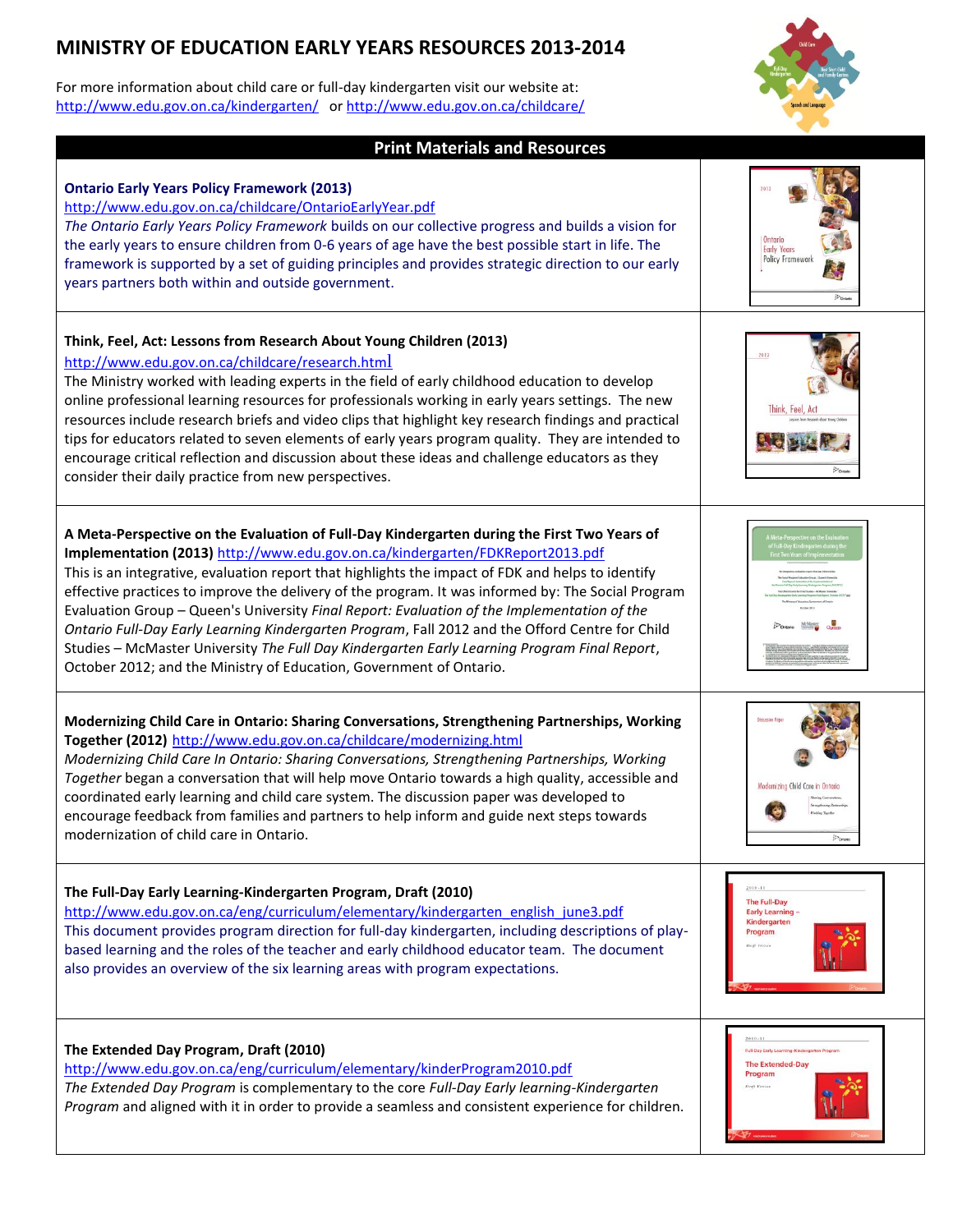| Full-Day Kindergarten for Four- and Five-Year Olds Fact Sheet<br>http://www.edu.gov.on.ca/kindergarten/EarlyLearnFS.pdf (Service Ontario #232557)<br>Full- Day Kindergarten: A Question and Answer Guide for Parents<br>http://www.edu.gov.on.ca/kindergarten/QsAsguide.pdf (Service Ontario # 232558)                                                                                                                                                                                                                                                                                                                                                  | <b>FULL-DAY</b><br>NDERGART                                                                                                                        |
|---------------------------------------------------------------------------------------------------------------------------------------------------------------------------------------------------------------------------------------------------------------------------------------------------------------------------------------------------------------------------------------------------------------------------------------------------------------------------------------------------------------------------------------------------------------------------------------------------------------------------------------------------------|----------------------------------------------------------------------------------------------------------------------------------------------------|
| In Conversation http://www.edu.gov.on.ca/eng/policyfunding/leadership/InConversation.html<br>In Conversation is a series of papers developed to support Ontario school and system leaders<br>containing thought-provoking ideas on strategic and topical issues. Some titles in this series is<br>Strong Roots, Bright Futures: the Promise of Education and early human development by the late<br>Dr. Fraser Mustard (Winter 2010/11) and Know Thy Impact: Teaching, Learning and Leading<br>(Spring 2013) among others.                                                                                                                              |                                                                                                                                                    |
| Child Care in Ontario http://www.edu.gov.on.ca/eng/multi/english/ChildCareEN.pdf<br>This publication provides parents with general child care information including: the difference<br>between licensed and unlicensed child care, considerations in finding the right child care, subsidy<br>information and reporting child care concerns. It is available in 21 different languages.                                                                                                                                                                                                                                                                 |                                                                                                                                                    |
| Learning for All K-12 (2011)<br>http://www.edu.gov.on.ca/eng/general/elemsec/speced/LearningforAll2011.pdf<br>This resource describes an integrated process of assessment and instruction supporting the<br>learning of all students from Kindergarten to Grade 12 and includes evidence-based and research-<br>informed educational approaches including Assessment for Learning, Universal Design for Learning<br>and Differentiated Instruction.                                                                                                                                                                                                     | Learning<br>All                                                                                                                                    |
| Education for All: The Report of the Expert Panel on Literacy and Numeracy Instruction for<br>Students with Special Education Needs, Kindergarten to Grade 6 (2005)<br>http://www.edu.gov.on.ca/eng/document/reports/speced/panel/index.html<br>This report provides teachers with strategies that will help them teach literacy and numeracy more<br>effectively to students with diverse strengths and needs; show them how to develop a learning<br>profile of classrooms and of individual students; provide assessment, evaluation and planning<br>strategies and provide a detailed information on instructional support and assistive technology | V Ontari                                                                                                                                           |
| Supporting English Language Learners in Kindergarten: A Practical Guide for Ontario Educators<br>(2007) http://www.edu.gov.on.ca/eng/document/kindergarten/index.html<br>This resource is designed for school staff as they support English Language Learners in achieving<br>the overall expectations of the Kindergarten program. It provides a rich source of research<br>findings, practices, and strategies that can be put to immediate use in the classroom.                                                                                                                                                                                     | <b>D</b> Ontar                                                                                                                                     |
| Planning and Design Guidelines for Child Care Centres (2006)<br>http://www.edu.gov.on.ca/eng/parents/planning and design.pdf<br>This guide provides guidance in the planning, design and renovation of licensed child care centres<br>and licensed nursery school facilities. It is intended to support the development of facilities that<br>are child and family oriented, environmentally safe and secure, promote healthy growth, are<br>aesthetically pleasing, functional in their design, and cost effective to operate.                                                                                                                         | <b>ROAL OF</b><br>MNING & DESIGN GUIDELINE<br>CHILD CARE CENTRES<br>Mingha at Children<br>Tool Services<br>Minghan des Deserts<br><b>M</b> Ontario |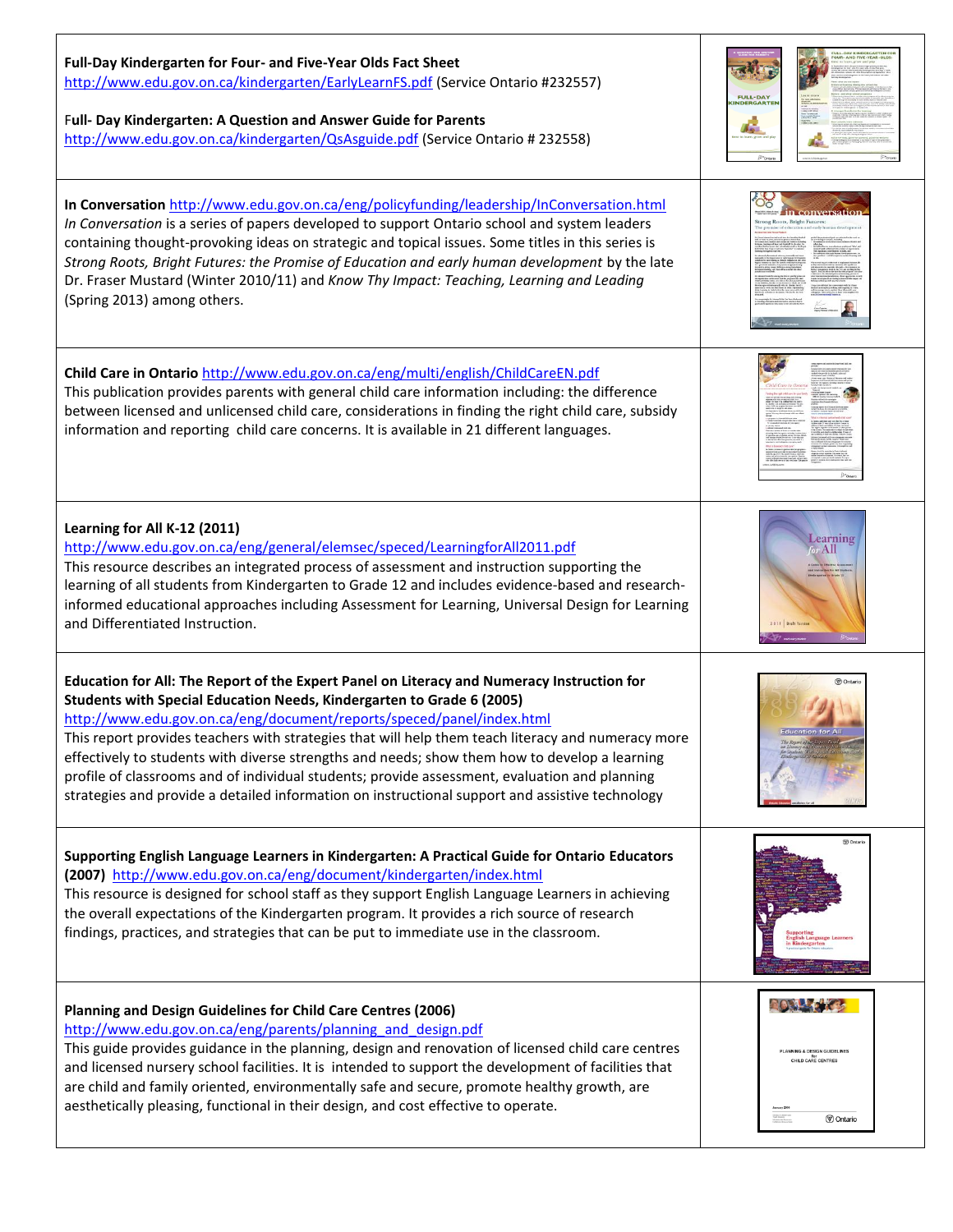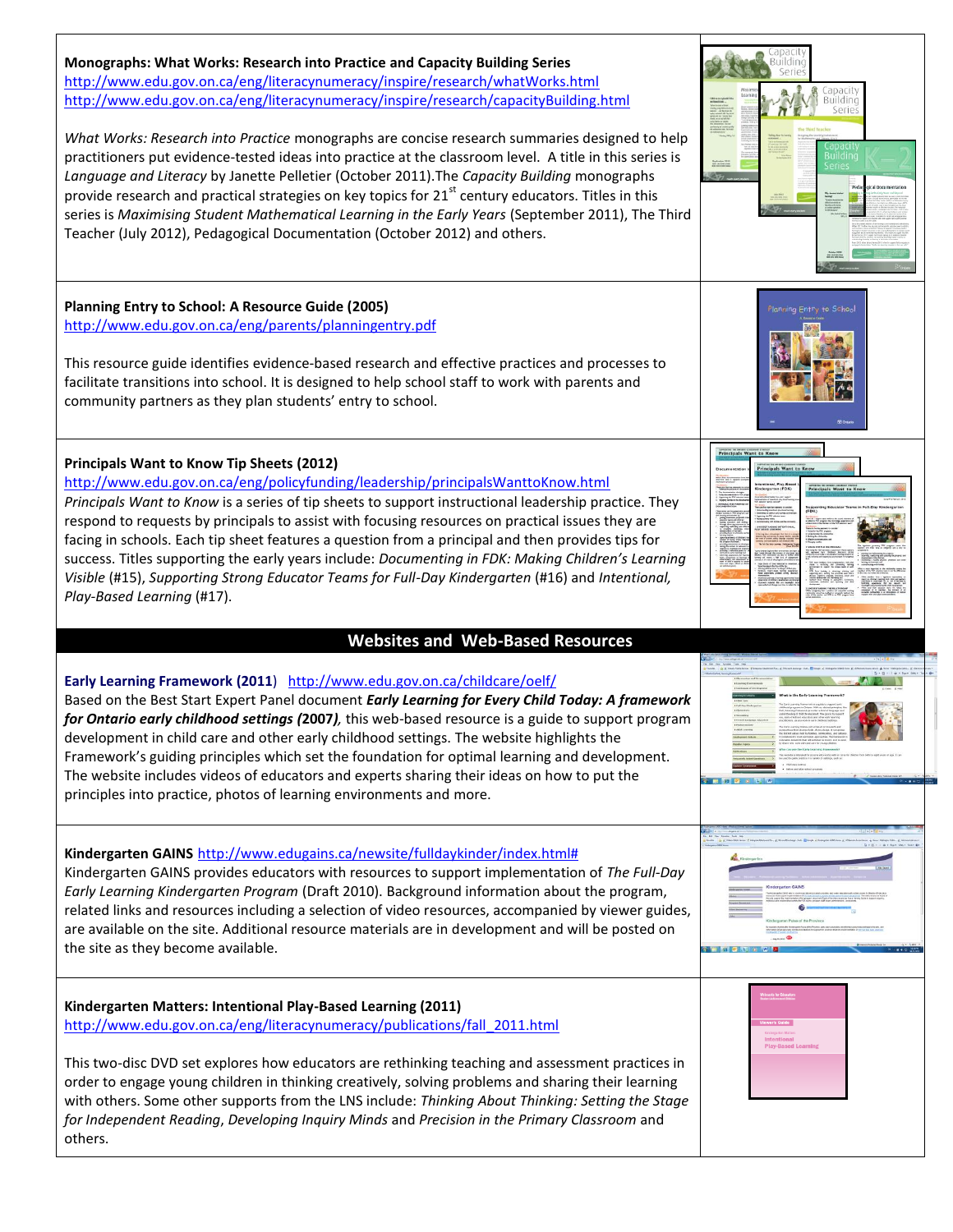### **K to 2 Connections** <http://kto2connections.wordpress.com/>

This series of K to 2 digital papers is an e-learning experience designed for teachers, ECEs, administrators and support staff in Kindergarten and Grade 1, 2 and 3 classrooms who want to further explore learning and teaching in the early years. It consists of four self-guided modules: professional collaborative inquiry, learning environment, learning in an inquiry stance and pedagogical documentation. Each module consists of provocation questions to provoke thinking and discussion, research quotes, quotes from early primary teams across the province, video documentation and supporting resources such as monographs and research articles.

### **Licensed Child Care Website** [www.ontario.ca/licensedchildcare](http://www.ontario.ca/licensedchildcare)

The Licensed Child Care Website provides parents with information about licensed child care in Ontario. A search tool allows parents to search for child care by city, postal code, type of program, age group, program name, operator name and/or language of service delivery. The website provides the status of a licence and the terms and conditions of the licence for any licensed program. It also includes: the date of the last licensing inspection and overall compliance level for the inspection; a licensing inspection summary; and detailed inspection findings.

### **The Day Nurseries Act for Child Care Supervisors of Ontario website**

### <http://www.childcarelearning.on.ca/>

This interactive website is designed to support supervisors in Ontario's licensed, centre-based child care programs to better understand provincial licensing requirements. The website provides easy to understand information about *the Day Nurseries Act* regulations with videos, graphics and an interactive self-test feature. It can be used by child care supervisors, operators, early childhood educators, program staff, students, parents and anyone who is interested in learning more about licensed child care.

# **Early Learning Memos**

Links to **EL Memos** can be found a[t http://www.edu.gov.on.ca/kindergarten/memosummary.html](http://www.edu.gov.on.ca/kindergarten/memosummary.html)

The Ministry of Education communicates directives, guidelines and new developments to school boards and other partners through memos. For Full-Day Kindergarten and child care, most of the memos are "EL" or early learning memos are numbered chronologically in the year that they are issued.

# **Legislation and Regulations**

Day Nurseries Act: [http://www.e-laws.gov.on.ca/html/statutes/english/elaws\\_statutes\\_90d02\\_e.htm](http://www.e-laws.gov.on.ca/html/statutes/english/elaws_statutes_90d02_e.htm) O. Reg. 262 [http://www.e-laws.gov.on.ca/html/regs/english/elaws\\_regs\\_900262\\_e.htm](http://www.e-laws.gov.on.ca/html/regs/english/elaws_regs_900262_e.htm)

**Education Act:** [www.e-laws.gov.on.ca/html/statutes/english/elaws\\_statutes\\_90e02\\_e.htm](http://www.e-laws.gov.on.ca/html/statutes/english/elaws_statutes_90e02_e.htm)

O. Reg. 224/10 Full-Day Junior and Kindergarten Program [www.e-laws.gov.on.ca/html/regs/english/elaws\\_regs\\_100224\\_e.htm](http://www.e-laws.gov.on.ca/html/regs/english/elaws_regs_100224_e.htm) O. Reg. 221/11 Extended Day and Third Party Programs [www.e-laws.gov.on.ca/html/regs/english/elaws\\_regs\\_110221\\_e.htm](http://www.e-laws.gov.on.ca/html/regs/english/elaws_regs_110221_e.htm)

# **Webcasts and Webinars**

# **Webcast—2010:EL12 Overview and Extended Day Fee Calculation Tool Demo (originally broadcast Jan. 12, 2011)**

- Go to <http://mcast.digitalmedia.telus.com/1/page/Published.aspx>
- Click on EL12 Webcast Sessions. Enter the following password: EDU
- Select the session, either English or French you wish to view

### **Webcast—Full-Day Kindergarten Extended Day (originally broadcast Feb. 25, 2011)**

- Go to<http://mcast.digitalmedia.telus.com/1/page/Published.aspx>
- Click on EDU FDK-Extended Day. Enter the following password: EDU
- Select the session, either English or French you wish to view

**Webinar: Overview of Changes to Extended Day and Third Party Programs (originally broadcast June 14, 2011)** <http://events.digitalmedia.telus.com/ontarioeducationeld/061411/index.php>